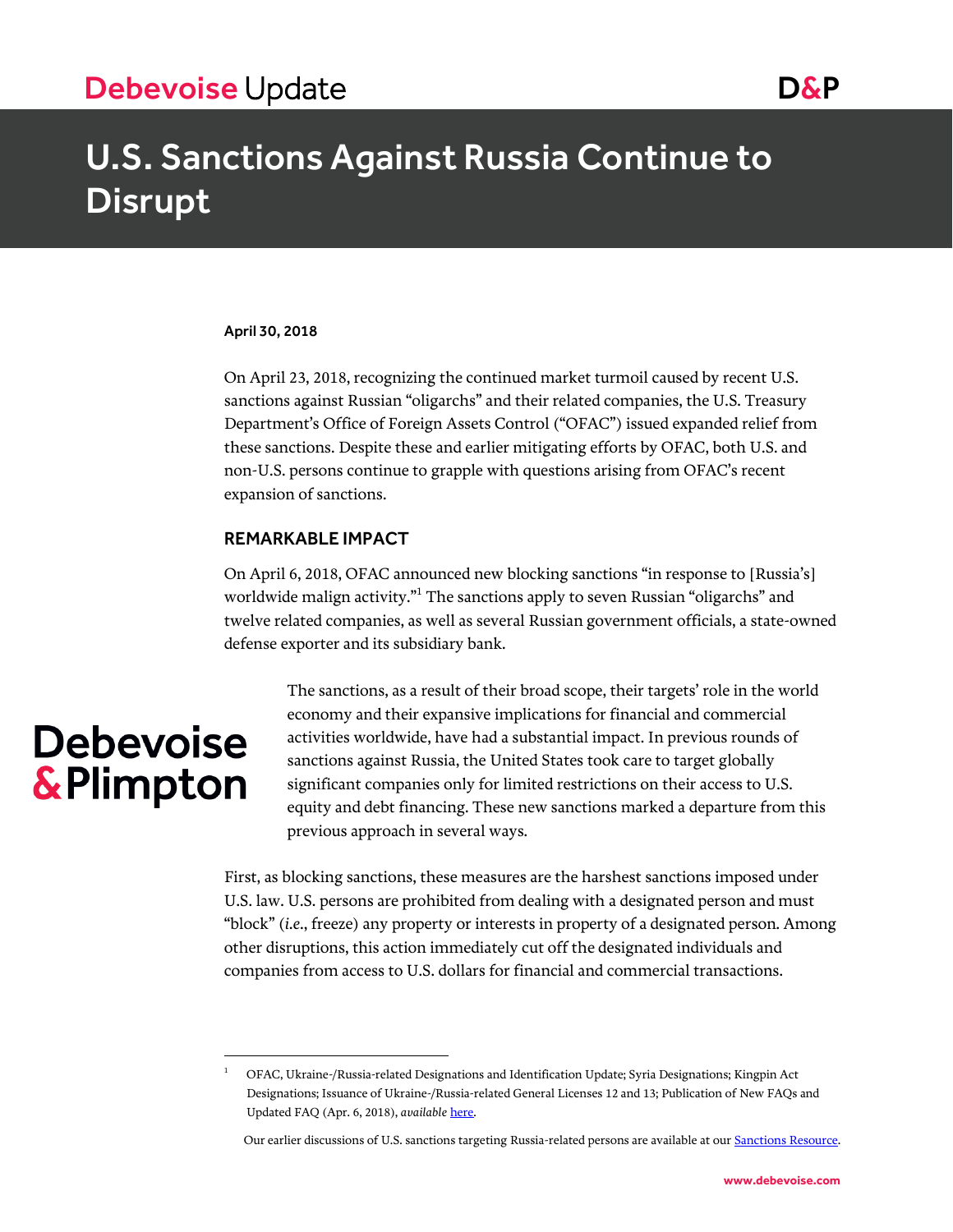# **Debevoise** & Plimpton

Second, several of the designated companies are, unusually for targets of U.S. blocking sanctions, well integrated into global financial and commodity markets. Among those sanctioned were global energy investment companies, including Renova Group and publicly-traded En+ Group, and RUSAL, another publicly-traded company and one of the largest global producers of aluminum. Additionally, under OFAC's "50% Rule," which extends U.S. sanctions to any legal entity owned 50% or more by sanctioned persons, other companies also were caught by these sanctions, including some with business in the United States.

Finally, so-called "secondary" sanctions, passed by Congress in August 2017, extend the disruptions caused by the recent designations even to non-U.S. persons conducting their business entirely outside the United States. These secondary sanctions target certain activities involving a sanctioned Russia-related person, such as facilitating a "significant" transaction for that designated individual or company. A non-U.S. person may itself become subject to U.S. blocking or other sanctions for engaging in a targeted activity.

### MITIGATING MEASURES AUTHORIZED

OFAC issued two general licenses when announcing the new sanctions, stating that the purpose of these licenses is "to minimize immediate disruptions to U.S. persons, partners, and allies," and subsequently expanded the relief by issuing a third general license applicable to RUSAL.

- General License ("GL") 13 authorizes, until May 7, 2018, all transactions and activities "ordinarily incident and necessary to divest or transfer debt, equity, or other holdings" in En+ Group, GAZ Group and RUSAL, provided that no sanctioned person, including the issuer, is a counterparty.
- GL 12, amended on April 23 and now designated as GL 12A, permits U.S. persons, until June 5, 2018, to engage in any transactions or activities "ordinarily incident and necessary to the maintenance or wind down of operations, contracts, or other agreements" involving several of the newly designated companies or their subsidiaries. Activities authorized under GL 12A are subject to certain limits, including a requirement that payments to a designated company must be placed into a blocked account at a U.S. financial institution.
- A third general license, GL 14, issued on April 23, 2018, recognizes what Treasury Secretary Mnuchin called "the impact on our partners and allies" of RUSAL's designation. GL 14, which applies only to RUSAL, contains broader authorizations than GL 12A. Among other things, it allows payments to RUSAL in connection with winding down or maintenance of existing arrangements, and it remains in effect through October 23, 2018.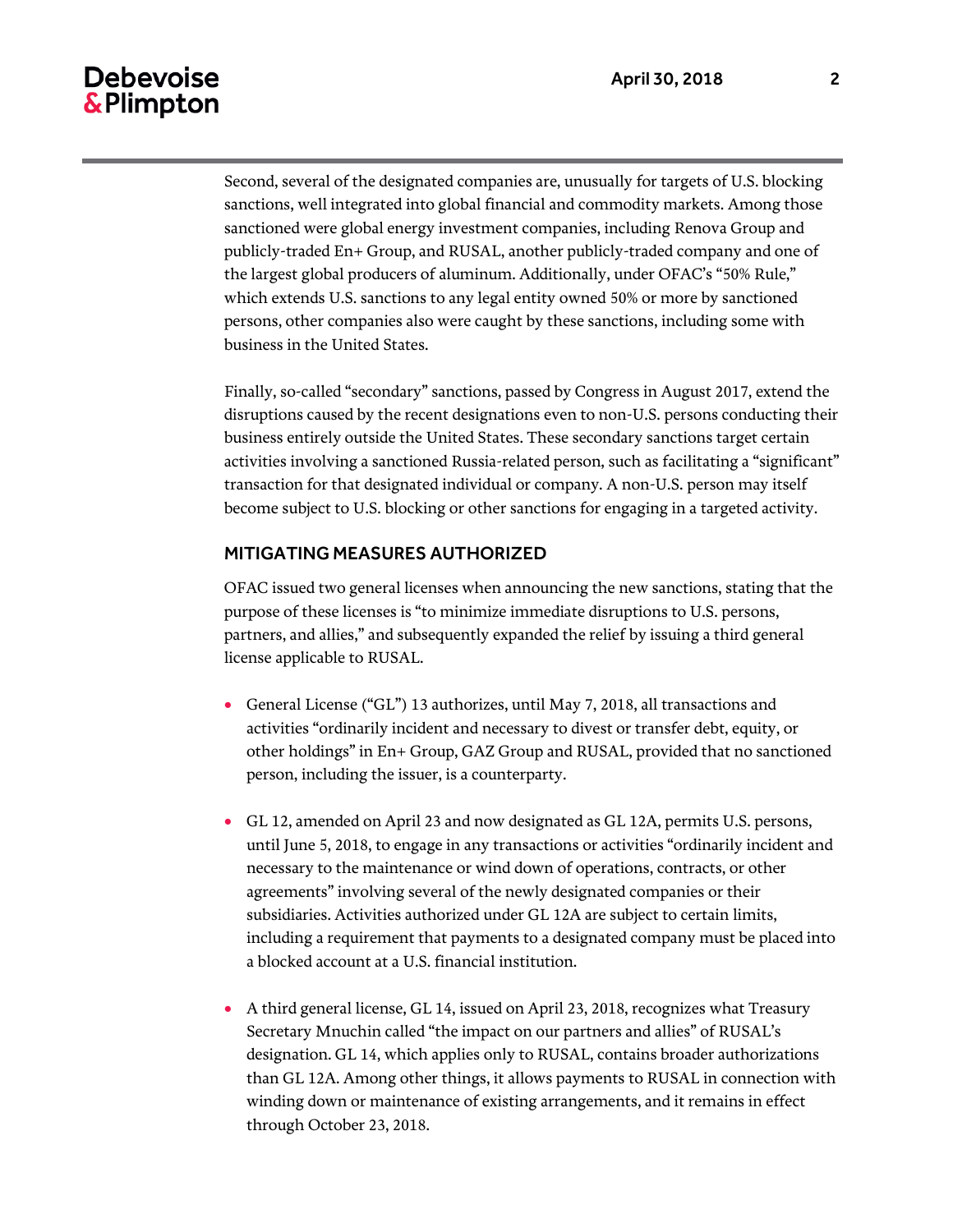## Debevoise & Plimpton

Each general license requires U.S. persons participating in authorized transactions to file with OFAC a "comprehensive, detailed report of each transaction" within 10 business days of the license's expiration. This is a new reporting requirement, which has not accompanied previously issued general licenses under the sanctions related to Russia and Ukraine.

### DISPRUPTIONS CONTINUE

Despite OFAC's efforts to mitigate impacts on U.S. persons and allies, we continue to see a general struggle to understand and assess the impact of these designations and adapt to the potential risks raised by the new sanctions. As one example, confusion persists among both U.S. and non-U.S. persons regarding the scope and application of the general licenses. Despite OFAC's apparent intent to authorize broadly for a temporary period all transactions and activities necessary to wind down relationships with certain of the sanctioned companies, concerns about the risks of even inadvertent violations of OFAC's requirements have promoted conservative interpretations of the conduct permitted under the licenses. In some cases, important intermediaries reportedly have refrained, out of an abundance of caution, from a range of activities that appear to fall outside the scope of the sanctions.

As another example, conflicting signals from the U.S. government continue to cause confusion about the risk of application of U.S. secondary sanctions. Several days after the April 6 designations, the Under Secretary of the U.S. Treasury Department overseeing OFAC reportedly told U.K. officials in London that British banks would face consequences under U.S. secondary sanctions if they carried out significant transactions with the newly designated Russia-related persons. On April 15, the U.S. Ambassador to the United Nations, Nikki Haley, told the media that new sanctions against Russia were imminent in connection with the conflict in Syria. Then, the next day, the Trump administration announced that consideration of any new sanctions is in a "holding pattern" and likely would be contingent on another triggering event by Russia.

We are aware of continuing efforts to solicit additional guidance from OFAC, and we will report any future updates, as relevant.

\* \* \*

**We are hosting seminars on this and related sanctions developments in the Trump era. They will are scheduled for 8:30 a.m. to 10 a.m. in London (May 16) and New York (May 23).** 

**To RSVP for the London event, clic[k here,](https://media.debevoise.com/20/1117/landing-pages/(lo)-rsvp-blank.asp) and for the New York event, clic[k here.](https://media.debevoise.com/20/1117/landing-pages/(ny)-rsvp-blank.asp)**